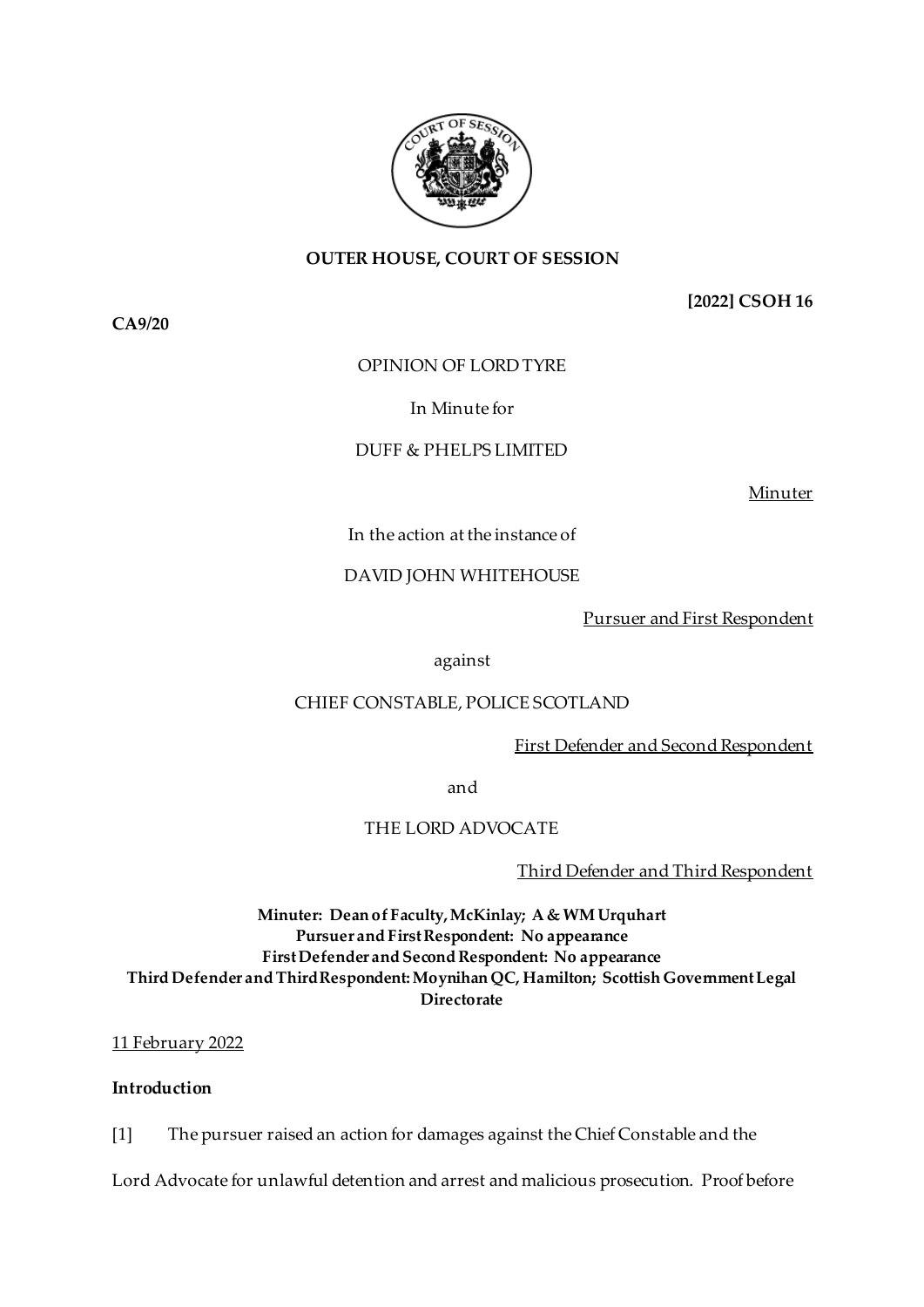answer was allowed and a proof was due to commence in January 2021. Before the action came to proof, the Lord Advocate admitted that from a particular stage of the proceedings there was a malicious prosecution in the technical sense of that term in the law of delict, and accordingly that the Lord Advocate was liable to make reparation to the pursuer. Both defenders settled the claims by the pursuer against them, and the action is effectively at an end.

[2] The minuter is and has at all material times been the employer of the pursuer and of Mr Paul Clark whose parallel claim for malicious prosecution was also admitted and settled. Following upon the admissions in those cases, the minuter has raised proceedings in this court for damages against the Lord Advocate on grounds of misfeasance in public office, or abuse of power in the exercise of a public office or function. The Lord Advocate has lodged defences in which, inter alia, it is denied that the prosecutions were at all times conducted maliciously.

[3] The minuter has lodged a Minute craving the court to authorise the provision of copies of the following documents from the present action to the minuter, on the condition that it may use and disclose the material so provided solely in the context of its existing proceedings against the Lord Advocate:

a. All witness statements or affidavits lodged by the defenders (the Chief Constable and the Lord Advocate);

b. All inventories of productions (including copies of the productions themselves) lodged by the defenders;

c. All commissioners' reports produced in relation to the recovery of material held by or on behalf of the defenders, the recoveries and inventories thereof referred to therein, and transcripts of evidence given; and

 $\mathfrak{D}$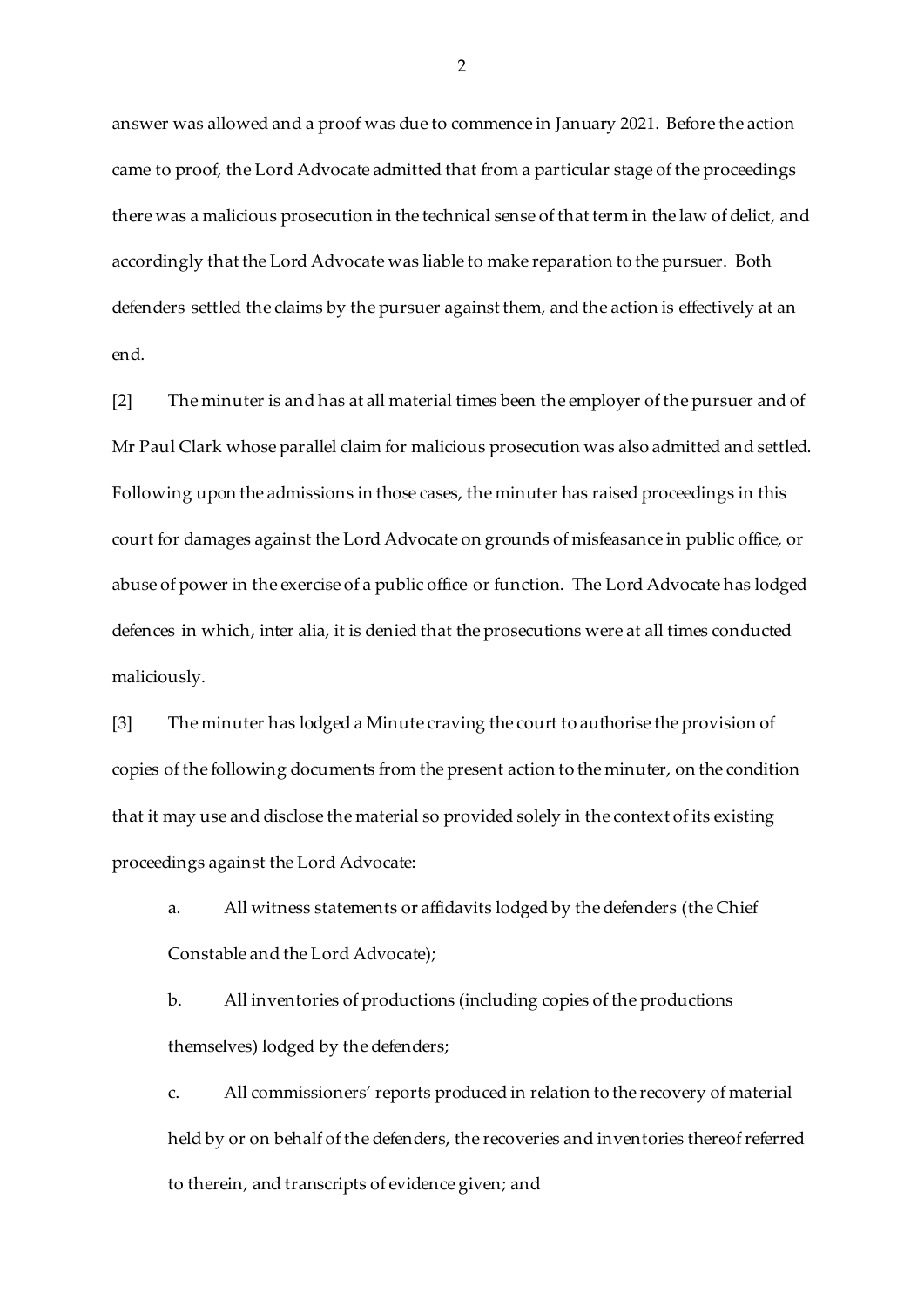d. All documents produced by the defenders to the pursuer on a voluntary basis, whether under optional procedure or otherwise.

The Minute is opposed by the Lord Advocate.

[4] The minuter's claim is based upon the same factual grounds as those founded upon by the pursuer in his action. The minuter has instructed the same legal representatives as the pursuer. The documents of whose provision the minuter seeks authorisation are in the hands of those legal representatives.

#### **The law**

[5] The relevant law is as stated by Lord President Rodger in *Iomega Corporation* v *Myrica (UK) Ltd* 1998 SC 636. In *Whitehouse* v *Chief Constable & Anor* [2021] CSOH 33, I summarised it as follows:

1. A party who, as a result of commission and diligence, obtains possession of documents or other items is subject to an implied obligation or undertaking to the court not to use them nor to allow them to be used for any purpose other than the conduct of the actual or prospective proceedings in respect of which they have been recovered.

2. The Court of Session has power to permit items recovered for particular proceedings in this court to be used for other proceedings, where that would be in the interests of justice.

3. Since it is the court which has the power to give the necessary permission and the party can do nothing without that permission, the court can attach any conditions which it thinks fit to any permission that it grants. The attaching of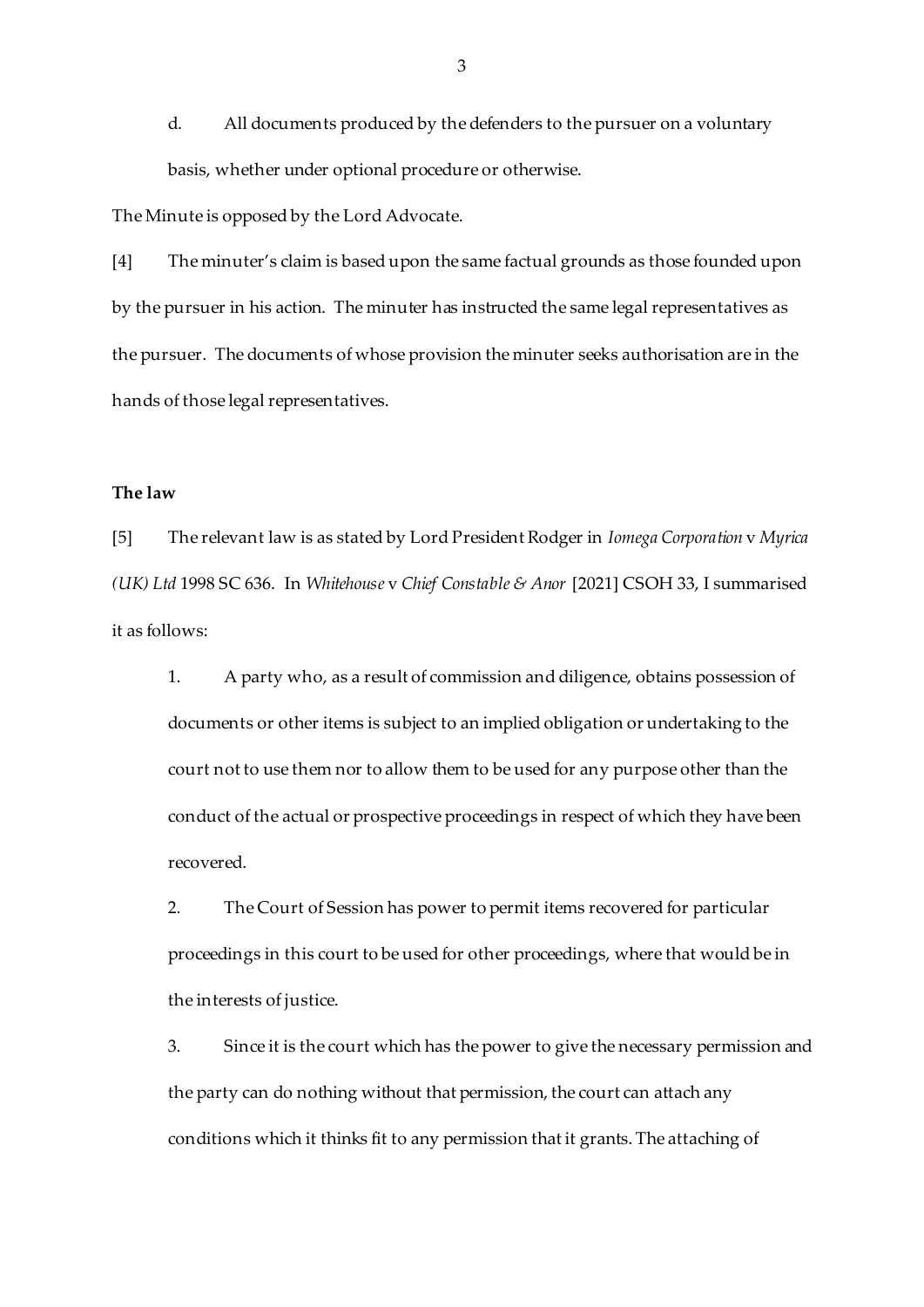appropriate conditions gives rise to no issue of competency, and the framing of such conditions is a matter for the exercise of the court's discretion.

4. In deciding whether to grant permission and, if so, on what conditions, the court is exercising a discretion and the guiding principle in the exercise of that discretion will be the interests of justice in the circumstances of the particular case.

[6] The implied undertaking not to use documents for other proceedings, and the court's discretion to permit their use, applies to documents produced voluntarily in the same way as they do to documents recovered by commission and diligence. It applies not only to the documents themselves but also to the information that they contain (cf *Cobra Golf Inc* v *Rata* [1996] FSR 819, Laddie J at page 830).

[7] Lord President Rodger observed in *Iomega* at page 646 that English case law provided useful illustrations of factors for the court to take into consideration when exercising its discretion. In England and Wales the rule known as the collateral purpose rule has now been codified in a rule of court (CPR rule 31.22). In *Tchenguiz* v *Director of Serious Fraud Office* [2014] EWCA Civ 1409, Jackson LJ made the following observations in relation to the rule (paragraph 66):

"(i) The collateral purpose rule now contained in CPR 31.22 exists for sound and long established policy reasons. The court will only grant permission under rule 31.22(1)(b) if there are special circumstances which constitute a cogent reason for permitting collateral use.

…

(iii) There is a strong public interest in facilitating the just resolution of civil litigation. Whether that public interest warrants releasing a party from the collateral purpose rule depends upon the particular circumstances of the case…

(iv) There is a strong public interest in preserving the integrity of criminal investigations and protecting those who provide information to prosecuting authorities from any wider dissemination of that information, other than in the resultant prosecution."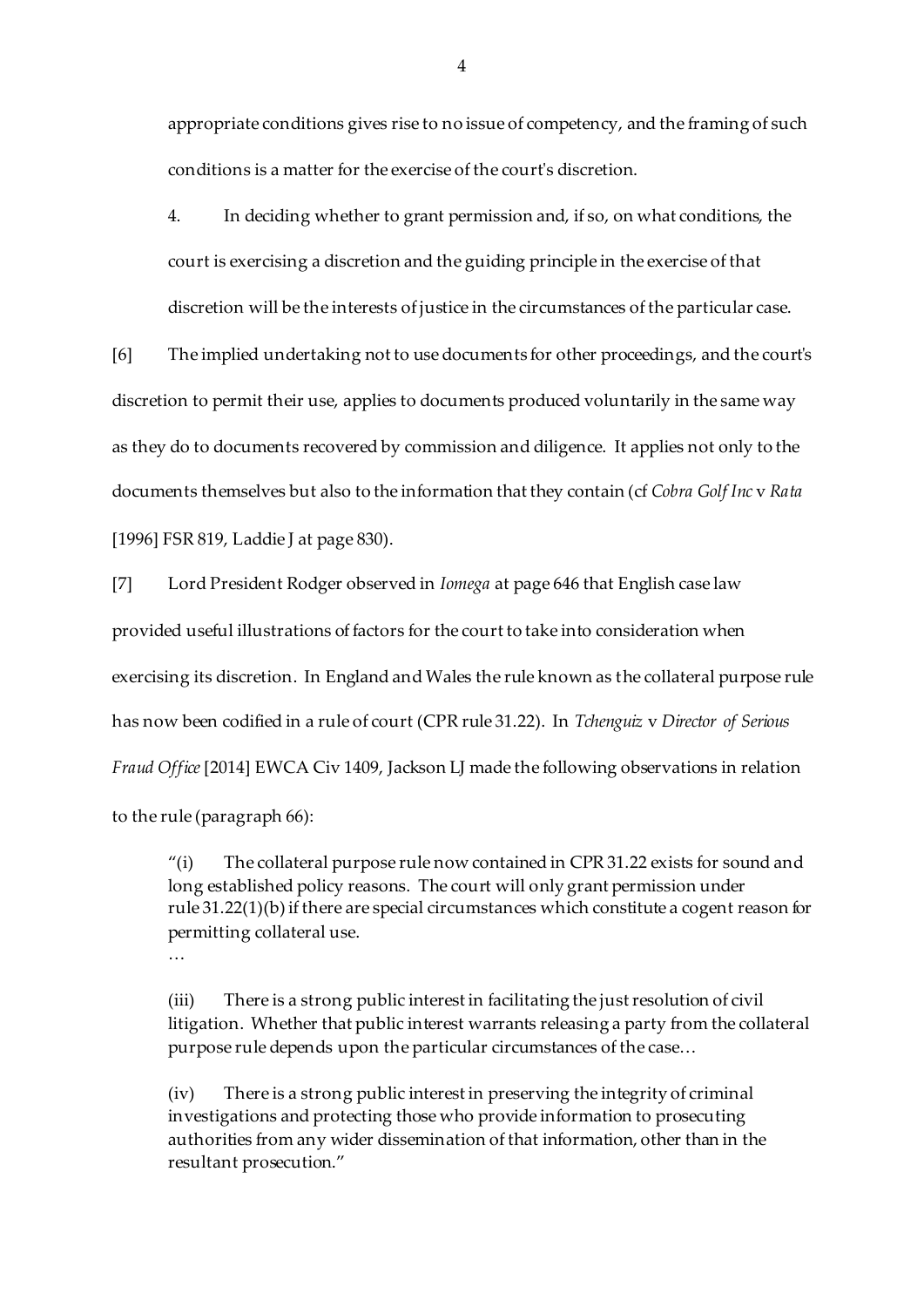[8] These observations appear to me to be consistent with the decision in *Iomega.*  However, as regards information disclosed in criminal proceedings by a prosecutor to an accused, section 162 of the Criminal Justice and Licensing (Scotland) Act 2010 restricts use or disclosure of such information to the proper preparation and presentation of the accused's case in the proceedings in relation to which the information was disclosed, and any appeal in relation to those proceedings. Section 163 makes it an offence to contravene section 162.

#### **Argument for the Lord Advocate**

[9] On behalf of the Lord Advocate it was submitted that it would be contrary to principle to grant an order permitting blanket use by the minuter of documents lodged for the purposes of the pursuer's action. No cogent and persuasive reason had been advanced to use all of the documents. Merely to assert that documents had some relevance to the resolution of civil litigation was inadequate. The applicant still had to demonstrate cogent reason for disclosure. That was particularly so if the documents related to a criminal investigation, given the public interest in protecting the integrity of criminal investigations. [10] The minuter had refused to identify particular documents of interest. It had produced a list of 18 proposed averments that were said to justify access to documents. There was no justification for recovery of documents bearing on seven instances where the minuter stated that full averments had already been made, and there was no definitive identification of eight instances where it was said that access to documents would enable fuller pleading. Reference was made to the observations of Lord Cameron in *Moore* v *Greater Glasgow Health Board* 1978 SC 123 at page 131 regarding recovery of documents prior to the allowance of proof. The list took no account of admissions made by the Lord Advocate in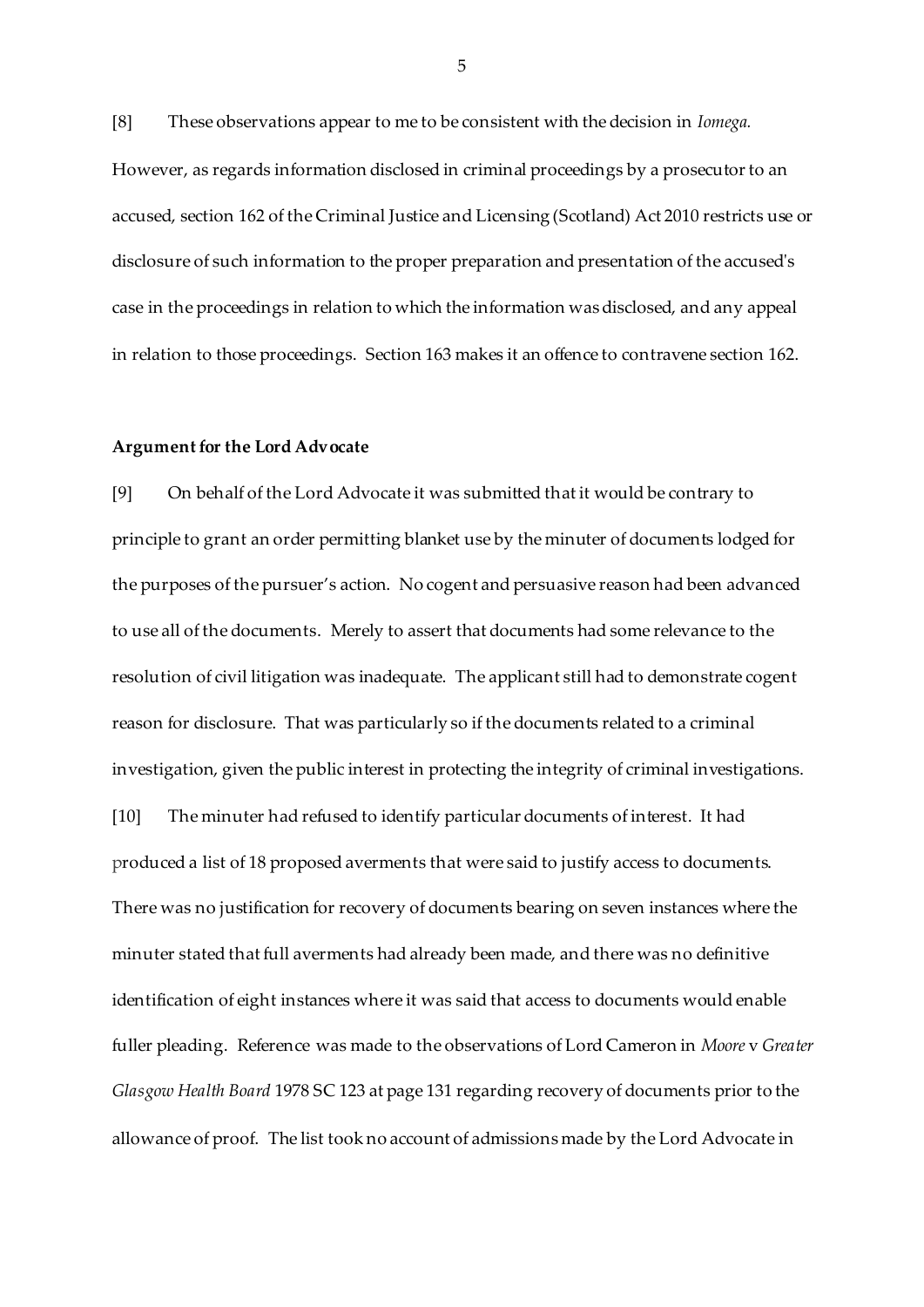the minuter's action which cut down the range of documentary evidence required. In relation to some items the minuter would have documentation of its own.

[11] The proper course of action was for the minuter to produce a list of the documents that it wished to use, with an explanation of why. Although it was accepted that even producing such a list would, technically, be a breach of the implied undertaking by the pursuer and his legal representatives, the Lord Advocate gave permission for the minuter to identify the documents it wished to use in its action. The list could be put to the Lord Advocate and insofar as the Lord Advocate granted permission for use, there would be no need for the court to make any ruling. The Lord Advocate further gave permission to the minuter to place the list and the documents referred to in it before the court, in order to enable the court to rule on the request for permission to use any documents that the Lord Advocate did not consent to release.

#### **Argument for the minuter**

[12] On behalf of the minuter, it was submitted that the interests of justice lay in favour of granting the minute. The same considerations applied to the present application as had applied to the pursuer's application in *Whitehouse* v *Chief Constable & Anor* (above). Requiring the minuter to provide a list, when there was already a bundle of documents in the hands of the same solicitors, and known to the same counsel, would be unduly onerous and expensive. There would moreover be a risk, if permission were restricted to certain documents, that counsel would inadvertently plead a case based on wider knowledge of the background. Permission was sought only to use and disclose the material in the context of the minuter's existing proceedings against the Lord Advocate. The reality was that the only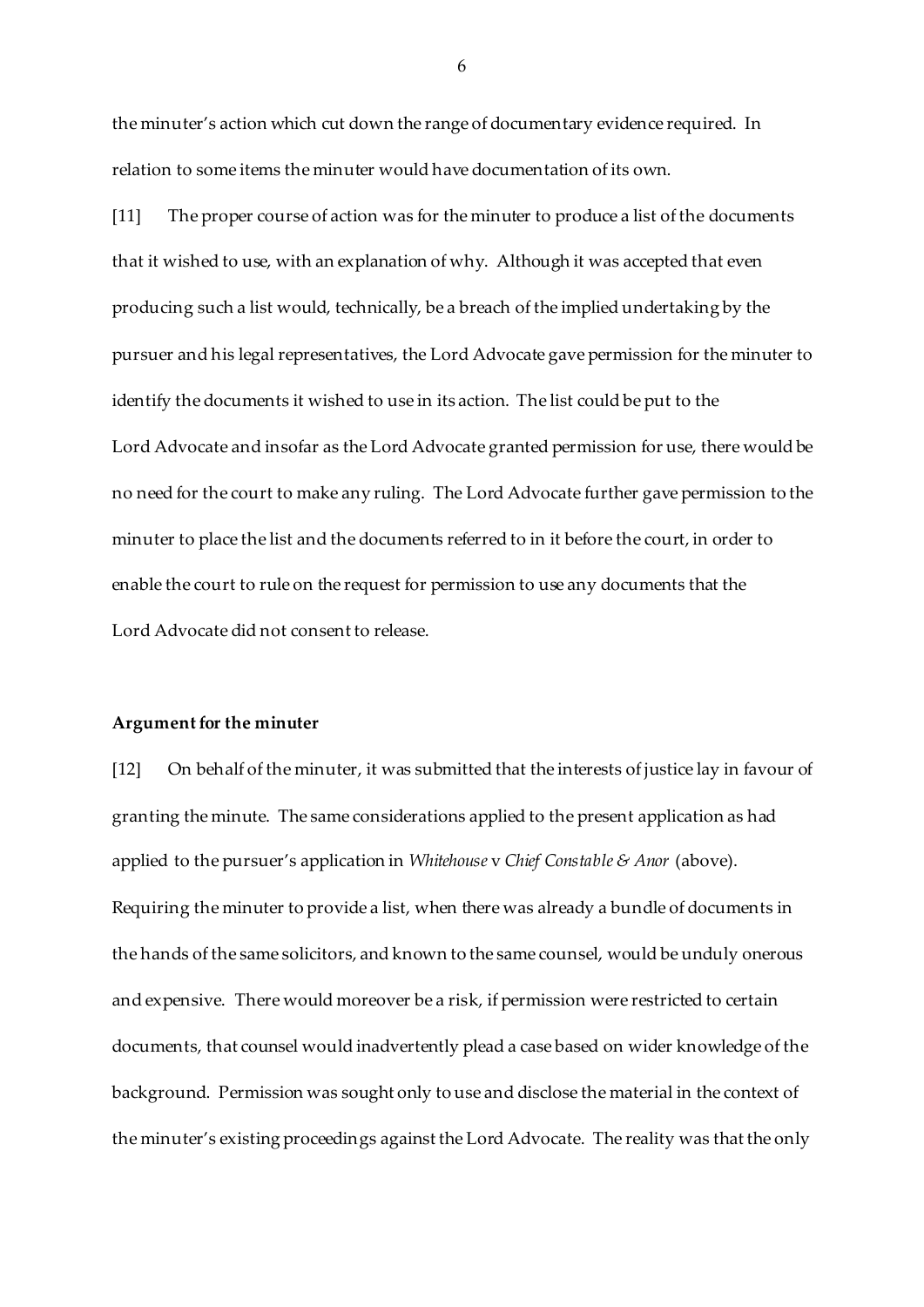people who would see the documents were the legal advisers who had already seen them. The restriction on use meant that any wider dissemination would be a contempt of court. [13] The task of compiling a list of the documents required would itself constitute a contempt of court. The ability to use documents did not depend on the permission of the Lord Advocate, but rather on the permission of the court to whom the implied undertaking was given. The purported permission did not lie in the gift of any litigant, even the Lord Advocate. That was particularly so when many of the documents in question had come not from the Lord Advocate but from other havers (who were not resisting the Minute).

[14] Commercial court procedure adopted a "cards on the table" approach. That was appropriate here. Permission limited to certain documents referable to what was needed to make pleadings relevant would not address the situation in advance of proof. The Lord Advocate's suggested approach would create difficulties in the event of witness statements suggesting testimony known to be contrary to documents not covered by the permission. In so far as the Lord Advocate relied upon preservation of the integrity of criminal proceedings, there was a reduced public interest in preserving the "integrity" of proceedings that were admittedly wrongful, at least in part. The admissions of liability that had been made were limited; the minuter claimed that the prosecution was wrongful from the outset, and would have to aver and prove why, and in whose mind the (admitted) malice rested.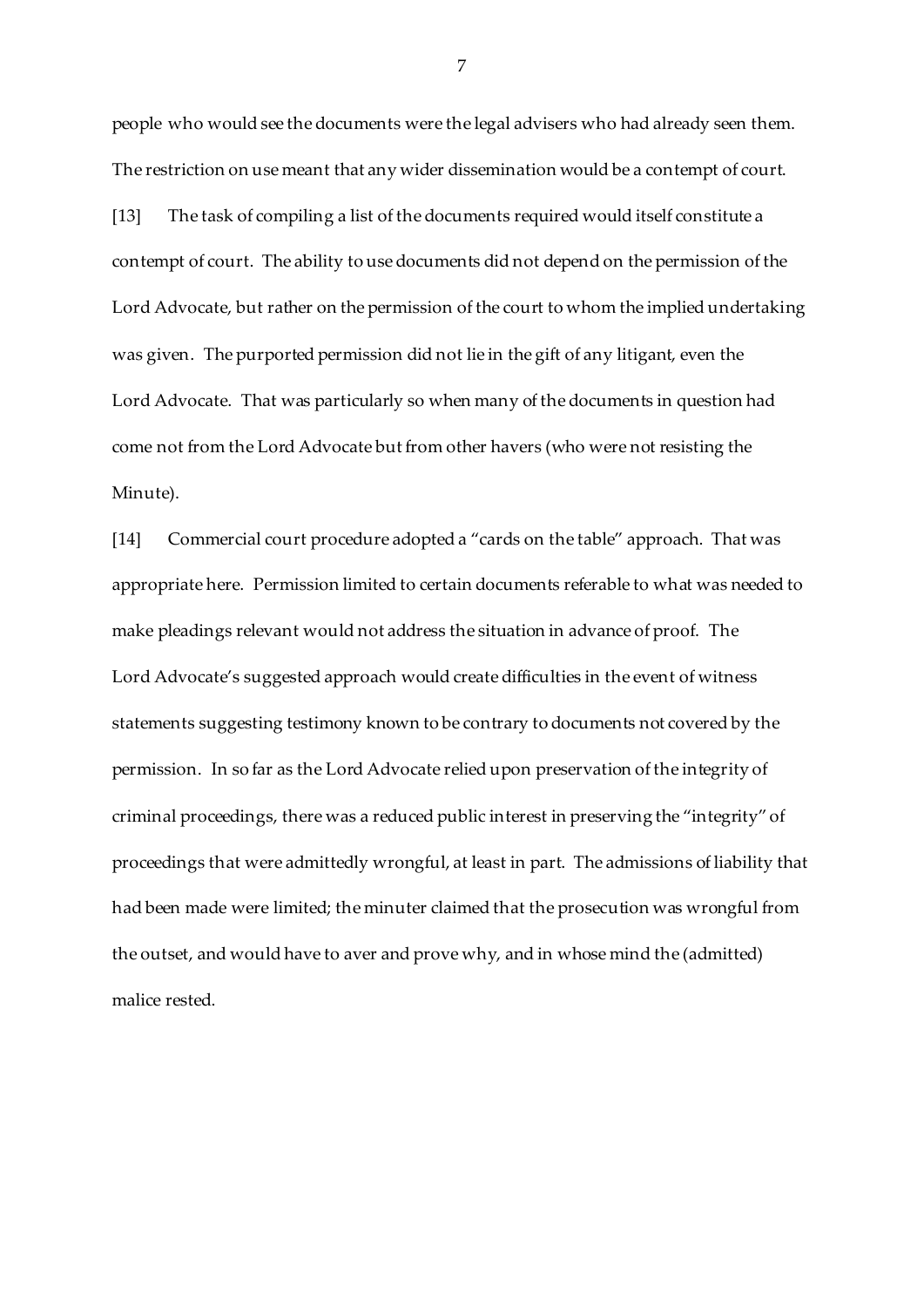#### **Decision**

[15] I am satisfied that in the circumstances of the case it is in the interests of justice to grant the Minute. The circumstances are unusual: permission is being sought to use documents in proceedings

in the same court,

 arising out of the same facts and based on a broadly similar legal foundation as the proceedings in which the documents were lodged,

in which the respective parties are closely connected,

 in which the same legal representatives – both solicitors and counsel – are instructed, and

where the documents are already in the possession of those legal

representatives.

That being so, many of the concerns discussed in other cases, such as understanding the use to which the documents may be put in proceedings in a foreign jurisdiction and assessment of their importance in those proceedings (as in, for example, *Tchenguiz* above), do not arise. It is, in effect, the minuter's intention to use the documents for the purposes for which they were lodged in the pursuer's case, albeit that they were not ultimately required for a proof in that case because it was resolved by settlement.

[16] I reject the Lord Advocate's submission that there is a principle that requires a selective approach to be adopted. In my view there is no underlying principle beyond application of the interests of justice. The process of recovery of documents in the pursuer's action was long, tortuous and expensive. In my judgment there is a strong likelihood that if the present application were dealt with by a staged approach, the result would be a repetition of that process, with disputes developing as to whether the minuter's explanation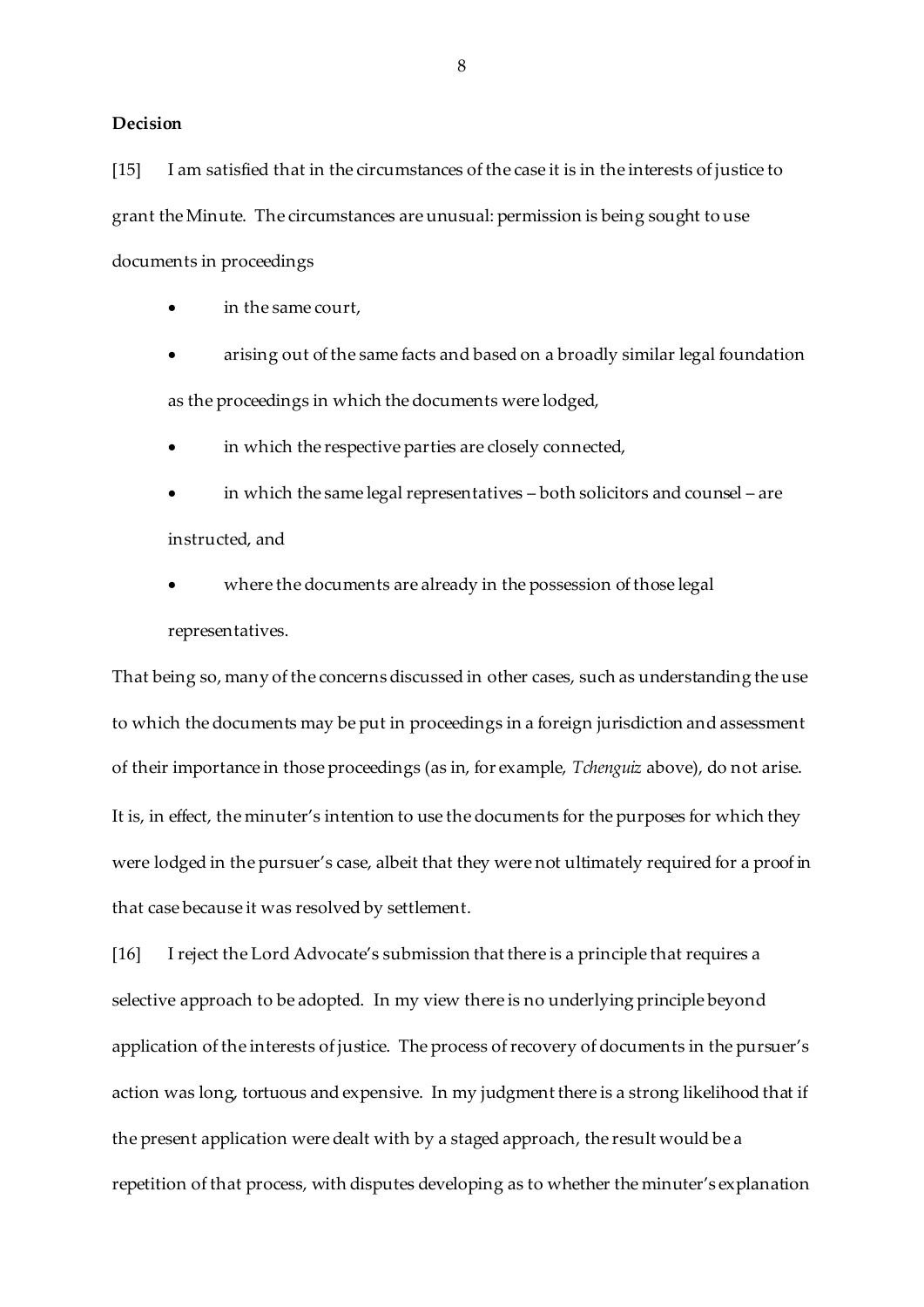for requiring each particular document was or was not accepted by the Lord Advocate. If the reference made during the hearing to *Moore* v *Greater Glasgow Health Board* is to be interpreted as an indication that a restrictive attitude would be adopted by the Lord Advocate, I fear that the disputes would be numerous and that the provision of the minuter's list would only be the beginning of another long and expensive procedure. That is not in the interests of justice.

[17] Nor, in my opinion, did the Lord Advocate provide a satisfactory answer to the minuter's submission that even providing a list would constitute a "use" of the documents and therefore a breach of the implied undertaking and a contempt of court. As the Dean of Faculty pointed out, it is not for the Lord Advocate to grant permission for a breach of an undertaking given to the court, whether in relation to documents that he/she has lodged or in relation to documents lodged by third parties. Moreover, as senior counsel for the Lord Advocate accepted, it would in practical terms be impossible now to make a separation between documents lodged by the Lord Advocate and documents lodged by others; in many instances the same document will have been lodged by more than one party. I have sympathy with the concern expressed by the Dean of Faculty that with the best of intentions it would be very difficult for the minuter's legal representatives, when preparing for a proof, to be confident that they were employing knowledge obtained from "listed" documents and not unwittingly making use of knowledge gained from other documents in respect of which no authorisation had been granted.

[18] At a practical level, it seems to me that granting the authorisation sought is likely to have benefits if a proof is required in the minuter's action. If all parties are aware from an early stage of the full extent of available documentation, I would express the hope that this would facilitate a coherent, co-ordinated and (I wish to emphasise) *selective* approach to the